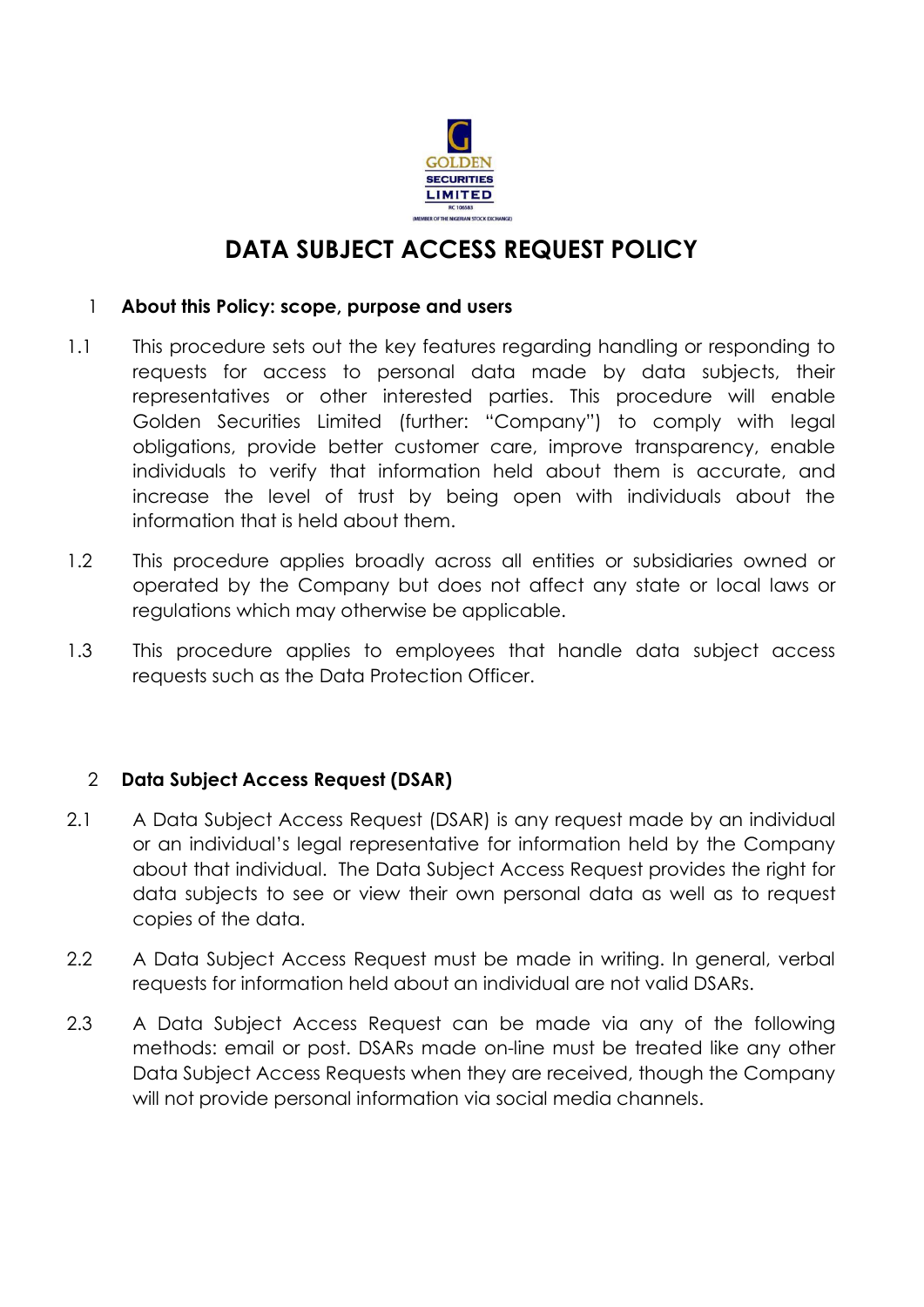## 3 **The Rights of a Data Subject**

The rights to data subject access include the following:

- 3.1 Know whether a data controller holds any personal data about them.
- 3.2 Receive a description of the data held about them and, if permissible and practical, a copy of the data.
- 3.3 Be informed of the purpose(s) for which that data is being processed, and from where it was received.
- 3.4 Be informed whether the information is being disclosed to anyone apart from the original recipient of the data; and if so, the identity of those recipients.
- 3.5 The right of data portability. Data subjects can ask that their personal data be transferred to them or a third party in machine readable format (Word, PDF, etc.). However, such requests can only be fulfilled if the data in question is: 1) provided by the data subject to the Company, 2) is processed automatically and 3) is processed based on consent or fulfilment of a contract.
- 3.6 If the data is being used to make automated decisions about the data subject, to be told what logic the system uses to make those decisions and to be able to request human intervention.

The Company must provide a response to data subjects requesting access to their data within 30 calendar days of receiving the Data Subject Access Request unless local legislation dictates otherwise.

#### 4 **Requirements for a valid DSAR**

- 4.1 In order to be able to respond to the Data Subject Access Requests in a timely manner, the data subject should:
	- (a)Submit his/her request using a Data Subject Access Request Form.
	- (b)Provide the Company with sufficient information to validate his/her identity (to ensure that the person requesting the information is the data subject or his/her authorized person).
- 4.2 Subject to the exemptions referred to in this document, the Company will provide information to data subjects whose requests are in writing (or by some other method explicitly permitted by the local law), and are received from an individual whose identity can be validated by Company.
- 4.3 However, Company will not provide data where the resources required to identify and retrieve it would be excessively difficult or time-consuming.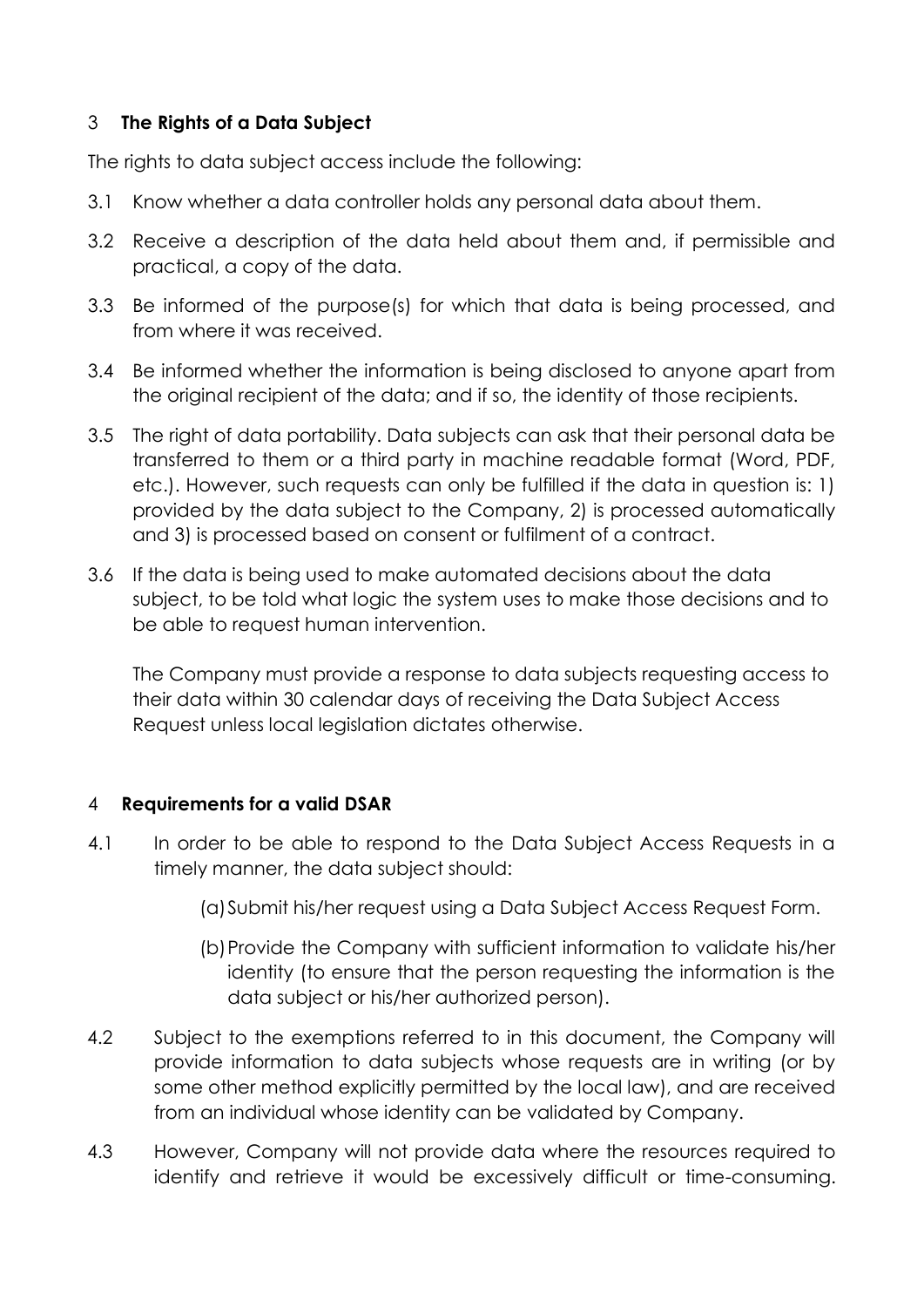Requests are more likely to be successful where they are specific and targeted at particular information.

4.4 Factors that can assist in narrowing the scope of a search include identifying the likely holder of the information (e.g. by making reference to a specific department), the time period in which the information was generated or processed (the narrower the time frame, the more likely a request is to succeed) and being specific about the nature of the data sought (e.g. a copy of a particular form or email records from within a particular department).

#### 5 **DSAR process**

#### 5.1 **Request**

Upon receipt of a DSAR, the Data Protection Team will log and acknowledge the request. The requestor may be asked to complete a Data Subject Access Request Form to better enable the Company to locate the relevant information.

# 5.2 **Identify verification**

The Data Protection Team needs to check the identity of anyone making a DSAR to ensure information is only given to the person who is entitled to it. If the identity of a DSAR requestor has not already been provided, the person receiving the request will ask the requestor to provide two forms of identification, one of which must be a photo identity and the other confirmation of address.

If the requestor is not the data subject, written confirmation that the requestor is authorized to act on behalf of the data subject is required.

#### 5.3 **Information for DSAR**

Upon receipt of the required documents, the person receiving the request will provide the Data Protection Team with all relevant information in support of the DSAR. Where the Data Protection Team is reasonably satisfied with the information presented by the person who received the request, the Data Protection Officer will notify the requestor that his/her DSAR will be responded to within 30 calendar days. The 30 day period begins from the date that the required documents are received. The requestor will be informed by the Data Protection Team in writing if there will be any deviation from the 30 day timeframe due to other intervening events.

#### 5.4 **Review of Information**

The Data Protection Team composed of cross department representative will collate the relevant and required information as requested in the DSAR.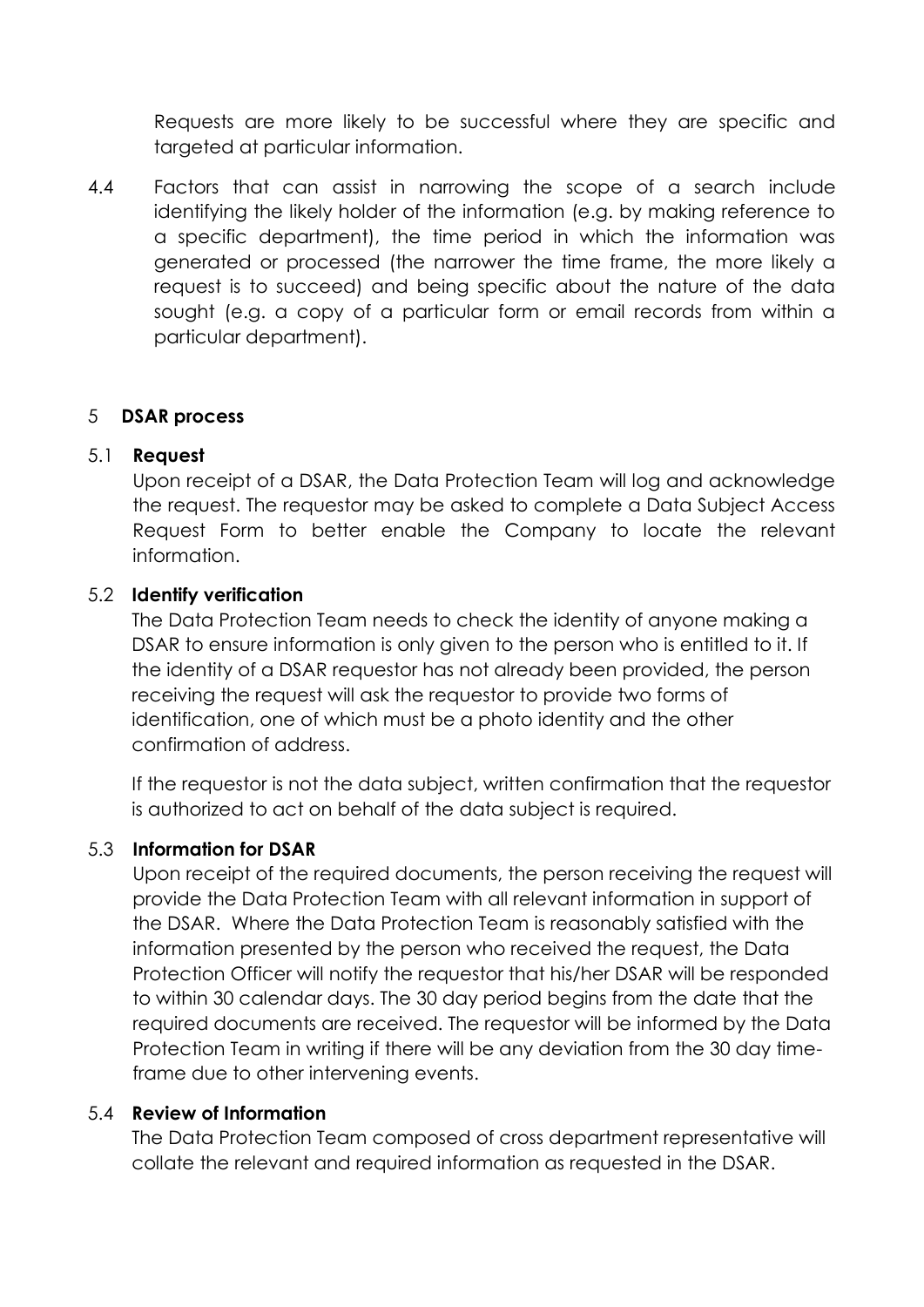The Data Protection Team must ensure that the information is reviewed/received by the imposed deadline to ensure the 30 calendar day time-frame is not breached. The Data Protection Officer will ask the relevant department to complete a "Data Subject Disclosure Form" to document compliance with the 30 day requirement.

## 5.5 **Response to access requests**

The Data Protection Team will provide the finalized response together with the information retrieved and/or a statement that the Company does not hold the information requested, or that an exemption applies.

The Data Protection Team will ensure that a written response will be sent back to the requestor. This will be via email, unless the requestor has specified another method by which they wish to receive the response (e.g. post).

The Company will only provide information via channels that are secure. When hard copies of information are posted, they will be sealed securely and sent by recorded delivery.

## 5.6 **Archiving**

After the response has been sent to the requestor, the DSAR will be considered closed and archived by the Data Protection Team.

#### 6 **Exemptions**

- 6.1 An individual does not have the right to access information recorded about someone else, unless they are an authorized representative.
- 6.2 The Company is not required to respond to requests for information unless it is provided with sufficient details to enable the location of the information to be identified, and to satisfy itself as to the identity of the data subject making the request.
- 6.3 In principle, the Company will not normally disclose the following types of information in response to a Data Subject Access Request:
	- 6.3.1 Information about other people A Data Subject Access Request may cover information which relates to an individual or individuals other than the data subject. Access to such data will not be granted, unless the individuals involved consent to the disclosure of their data.
	- 6.3.2 Repeat requests Where a similar or identical request in relation to the same data subject has previously been complied with within a reasonable time period, and where there is no